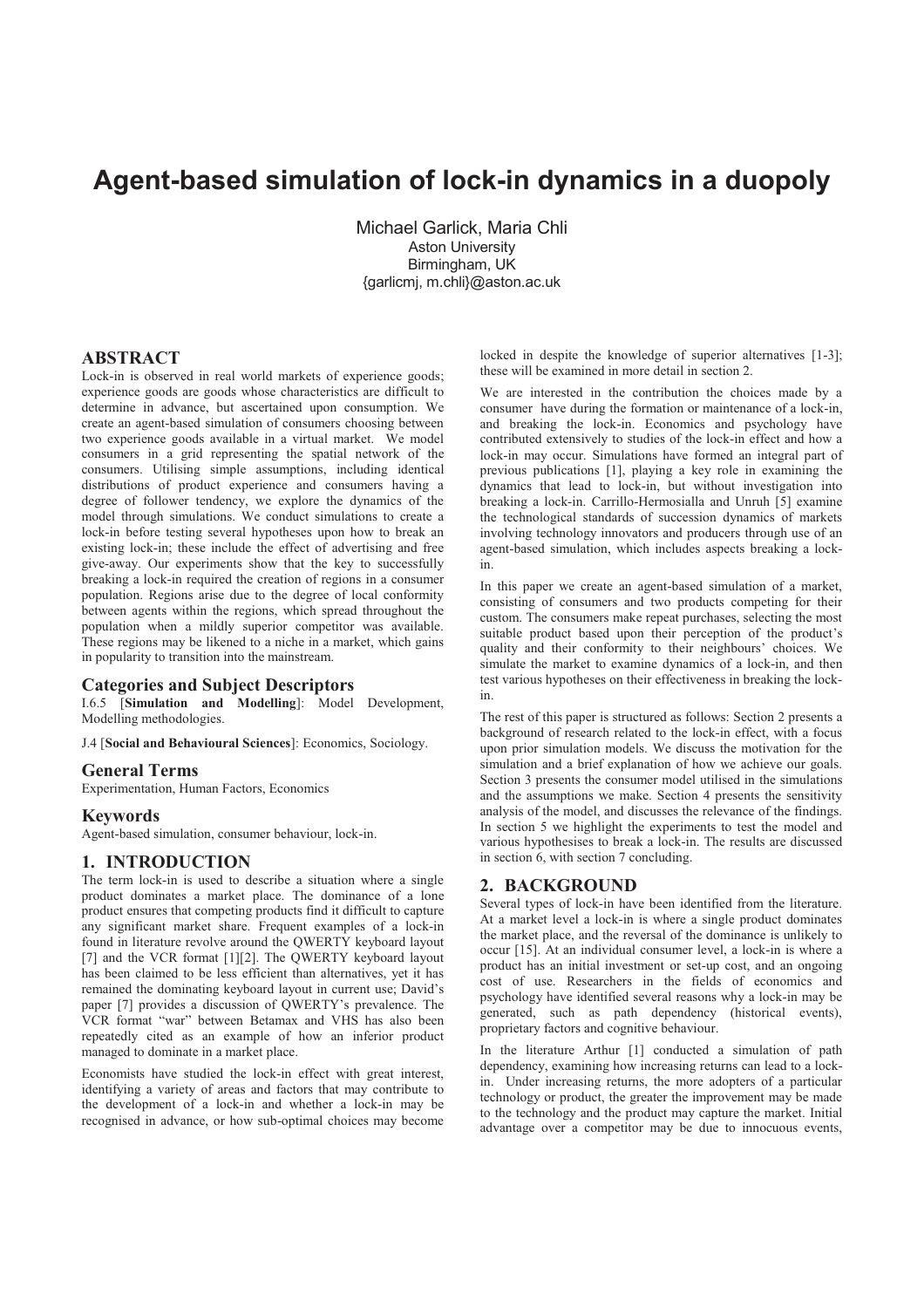leading to the lock-in; under different circumstances, a different outcome may occur. Path dependency, or historical events [1], is the distinction that the prior history of events determines the outcome. Katz and Shapiro [13] noted that products exist where the utility upon consumption of a product increases with the number of other agents consuming the product. Similarly, the bandwagon effect [14] is where consumers may purchase an alternative based upon other consumers' decisions, without having prior experience; both [13][14] are examples of network externalities, where a network externality is effect one user of a product has on the value of that product to others.

Proprietary lock-in is where purchasing a particular product results in a consumer being dependent upon the producer for services, products or component parts. An example of such proprietary lock-in was Apple's iTunes and iPod player, where iTunes purchases were encoded in a proprietary format, ensuring only Apple products may play the music (iPod). Consumers are subsequently locked into Apple products unless the consumer pays a significant switching cost for both player and music to an alternative format; proprietary lock-in is closely linked to cognitive lock-in.

Cognitive lock-in involves a learning process, which is both the initial investment and ongoing usage cost. The amount of thinking required to utilise a process may be great at the start, but as familiarity through repeated usage occurs, it decreases the amount of thinking required in order using the process. This creates the cognitive lock-in, a barrier between using a known product and learning a new product [12].

A distinction between the above factors may have become apparent. Proprietary lock-in exists when an individual consumer is locked into a product or service; the decisions made by others may not be a factor. Network externalities are where a consumer makes the best decision they can, which can be impacted upon by the decisions of others. We are interested in the dynamics of lockin, particularly how the tendency to follow trends can cause regularities to appear in the global market, and how those regularities may be broken. Network externalities as outlined above features strongly in this type of model, whereas proprietary lock-in will not feature.

### **2.1 Existing lock-in models**

Arthur's [1] simple model of a duopoly featured two types of homogeneous consumer, where each type of consumer has a preference for a different product. The consumer chooses according to their product preferences under conditions of increasing, decreasing and constant returns. Arthur found that in markets with decreasing or constant returns an equal market share must be achieved with probability of 1. In markets with increasing returns, there is a path dependency; the outcome is determined by "small events history" as Arthur terms it, the order in which agents make their decision.

Janssen and Jager [11] developed a multi-agent simulation model with a psychological perspective upon the consumer decision. Janssen and Jager fuse together various cognitive behavioural theories to focus upon understanding how behavioural processes drive consumer decisions as they claim economic approaches give little insight into how the decisions are made. They conclude that different patterns of consumption can emerge based upon the overall needs of consumers – such as low prices, high social comparison, and the type of cognitive processing consumers utilise.

Carrillo-Hermosialla and Unruh [5] created a multi-agent simulation model featuring a market of multiple products, where innovators and producers interact and enable the evolution of technological standards through diffusion of innovations in the product creation processes. Whilst their model features lock-in to technologies, and how a lock-in is broken during evolution of the technology, the dynamics are applicable to product production scenarios.

# **2.2 Motivation**

Our motivation is to test various methods for breaking a lock-in of a market to a single product, where such market domination stifles competition and limits consumer's ability to receive value for money. We require a market simulation consisting of consumers making repeat purchases, enabling us to test the effectiveness of our hypotheses for breaking a lock-in.

Arthur's [1] model, which always generates a lock-in when simulating a market of increasing returns, consists of a single iteration of homogeneous consumer decisions based on product preference and increasing returns during a simulation. Arthur's model indicates the minimal assumptions required to simulate a market to lock-in.

Janssen and Jager's [11] model focuses on the behavioural process that underpins a decision made by the consumer. This is based upon complex assumptions with regards to consumers having four types of decision making choices in their repertoire, and the underlying cause of transitions between these types.

Our intention is to create model of a duopoly, which is able to simulate a lock-in of the market to one product. To achieve this we create heterogeneous consumers, bounded in their rationality and responsive to network externalities. A consumer's decision is based upon product utility, with the utility calculation including the consumer's perception of product quality, and their tendency to follow trends within a localised population. We simulate a lock-in before attempting to break it through two hypothesised methods: advertising and free give-away. To the best of our knowledge a simulation incorporating a break of lock-in, through testing and evaluation of various hypotheses for their effectiveness, is unique within the fields of multi-agent simulation, and economics.

### **3. SIMULATION MODEL**

The simulation revolves around a market duopoly where we attempt to break a lock-in enjoyed by a single product. We assume products are identical, with no constraint or costs considerations (economies of scale, production limitations etc) and of identical monetary value. We therefore focus upon the interacting dynamics of consumers decisions.

The consumer calculates a utility value for each product available, and selects the product with the highest utility, where the utility is the consumer's derived personal pleasure. The utility depends upon the perception of the product quality and decisions of neighbours. Our model, shown in (1), is a general model, and does not describe scenarios of specific product type.

$$
U_i = (1 - ft)(Q_i - Q_{des}) + ft \frac{N_i}{N_P}
$$
 (1)

- $U_i$  is the consumer's utility of product i, where  $i \in P$  and P is the set of all products.
- $ft$  is the follower tendency of the consumer, with a value in the range  $(0,1)$ .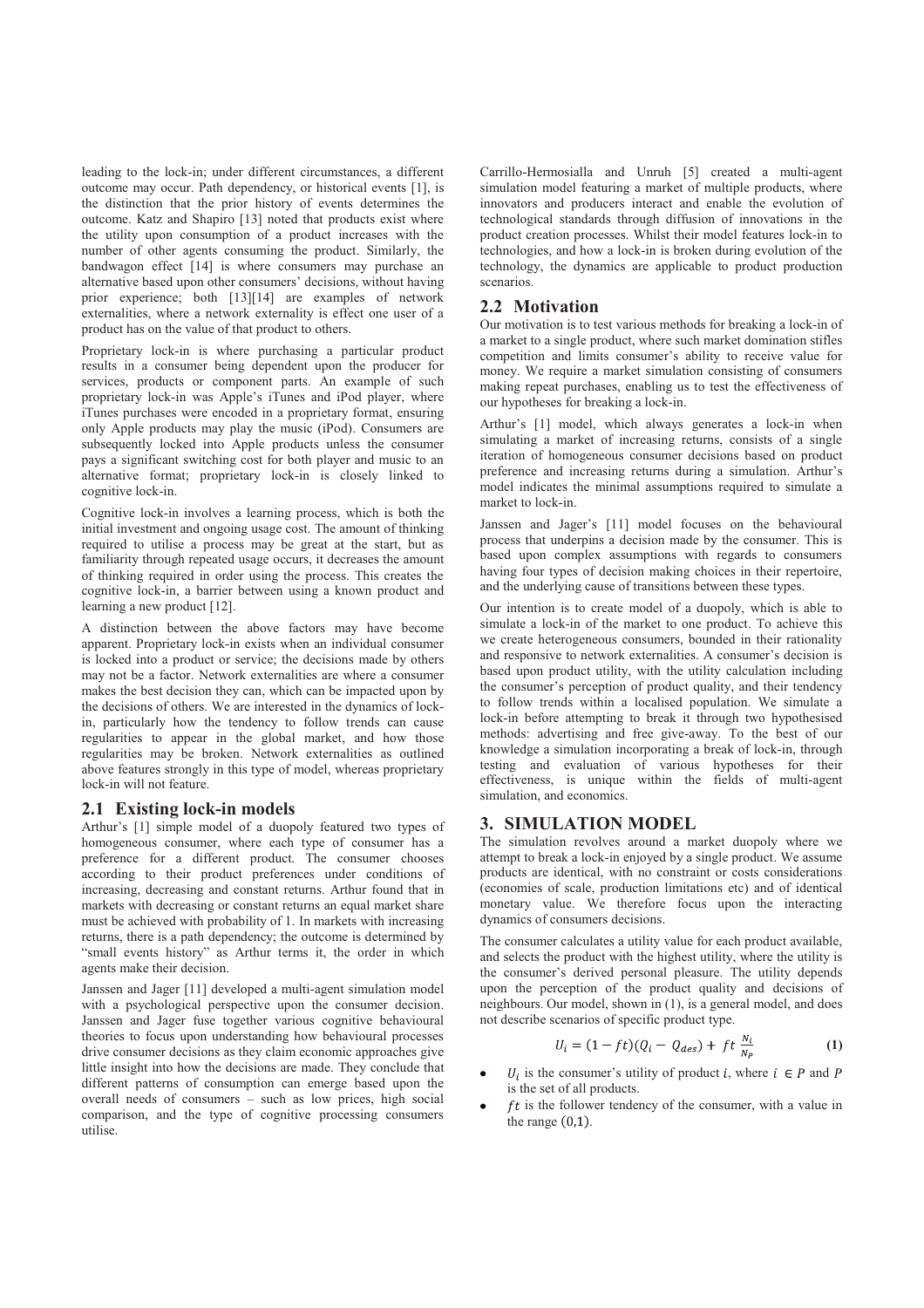- $Q_i$  is the consumer's experienced quality of product i (the taste) and has a value in the range  $(0,1)$ .
- $Q_{des} = 0.5$ , the consumer's minimum satisfaction quality.
- $N_i$  is the number of neighbours within the Moore neighbourhood of range 1 when considering a local, or all the consumers in the simulation when considering a global, network who selected product *i*.
- $N_P = \sum_{i \in P} N_i$  defines the total number products purchased by all consumers in the neighbourhood.

We made six assumptions with regards to a consumers purchase decision:

- 1. Every consumer assumes all products are of equal quality at the start of a simulation.
- 2. Product experience is gained upon first consuming a product.
- 3. Consumers desire products to have a minimum quality  $(Q_{des})$ in order to be satisfied with a product.
- 4. Consumers have different levels to which they follow or conform to their social network (represented by  $f_t$ ).
- 5. Purchase decisions made by others within their neighbourhood are viewable.
- 6. Every consumer regards the members of their network equally, and network size is homogeneous for all agents.

The second assumption indicates consumers will only gain their accurate appraisal of a product's quality  $Q_i$  after they have purchased the product itself. Assumption three follows as we consider bounded rationality and satisficing theories [17], where Herbert Simon exposits that decision makers select a "good enough" option to satisfy their requirements. It follows that if the consumer's first experience exceeds the minimum quality criteria,  $(Q_i - Q_{des}) > 0$ , then dependent upon follower tendency, the consumer will repeat their purchase without further exploration of the available products.

The fourth assumption is based upon a population of consumers being heterogeneous; therefore the tendency to follow a trend will differ between consumers. A strong follower tendency may cause a consumer purchase a product that they do not believe to be good quality; with no follower tendency consumers will always purchase the product they perceive to have the best quality. The fifth assumption follows from the third, that consumers know the consumption choices of others within their network. The sixth assumption follows that every consumer regards the members of their network equally.

Equation (1) is similar in nature to Arthur's [1], but we model the consumer decision as a fusion of the individual element and conformity to the peer network, whereas in [1] decisions are modelled as homogeneous preferences and path dependency linked to increasing returns. We draw parallels between our model and Arthur's; the differences, however subtle, are significant. Increasing returns is defined by Arthur [1] as where the more the products are adopted, the more they are improved. Arthur's model consists of two homogeneous populations of agents, and relies more upon the product or producer market factors than consumer decisions. With increasing returns Arthur abstracted the improvement of a product to the number of consumers adopting the product. This assumes that agents know the product choices of all other agents in the environment, and improvements are proportional to consumption.

We model a heterogeneous population of agents and focus upon the consumer's decision at the micro level and the overall macro level these individual decisions exhibit. Recognising that the utility of a product may increase as the number of consumers of the product increases [14], we differ to Arthur by incorporating network externalities and assuming consumers are bounded in their ability to see neighbours' decisions. We therefore liken increasing returns to conformity, a process by which actions may be influenced by the actions or decisions of taken by others [6], which will add flexibility to our model. Conformity is closer to Katz and Shapiro's [13] definition seen in Section 2, and echoes Carrillo-Hermosilla and Unruh [5] observation that there exist "situations in which it is optimal for an individual, having observed the actions of those going before, to follow the behaviour of the preceding individual without considering his own information".

We justify the flexibility of conformity as follows: specific market types may lead to differing levels of conformity in a population, as some items define social status. Examples of this are fashion clothing or items, where there is a stronger emphasis on following a trend, or a white goods market, where the goods play little part in the public status of the consumer and therefore exhibit a lower follower tendency.

To enable conformity in the model we create an abstract social network for the consumers. Consumers may then consider the consumption choices of others in their utility calculation, tempered by the heterogeneous degree to which they conform. This abstract conformance network is similar in principle to previous work by Epstein [9], where agents conformed to the prevalent norm within their surroundings. We differ as consumers do not adapt their consideration range, and we utilise a different network type. Our consumers will be located in a torus grid, where their surrounding Moore neighbourhood with range 1 will represent the consumer's social network or peer group, to which they belong. We will contrast this in our experiments with consumers considering all members of the population (Moore  $neighborhood = radius of grid$ .

In this section we discussed and contrasted the differences in assumptions, such as locally bounded heterogeneous consumer conformity in a grid network, identical product quality distributions and heterogeneous consumers. We place the emphasis upon the consumers' decisions, with the torus grid network providing a suitable abstract representation of a peer network. This allows us to examine the dynamics and spatial patterns of consumption and interaction instead of the abstract overall market share without the consumer interaction consideration. While we do not focus our attention on specific market of products, our model is simple and flexible enough to be applicable to any market due to conformity. The model will allow us to observe the simple dynamics involved in breaking a lock-in, without examining the complex causes and assumptions e.g. of technological standards succession and innovation diffusion, switching costs and cognitive processing.

## **4. EXPERIMENTS**

First we outline the initial variables and conditions for a simulation before analysing the model behaviour.

#### **4.1 Initial settings and variables**

The consumer experience of a product, or their perception of the product quality, is represented by  $Q_i$ ,  $i \in P\{A, B\}$ . The quality experienced by the consumer upon the initial purchase of a product is drawn from a normal distribution; this allows for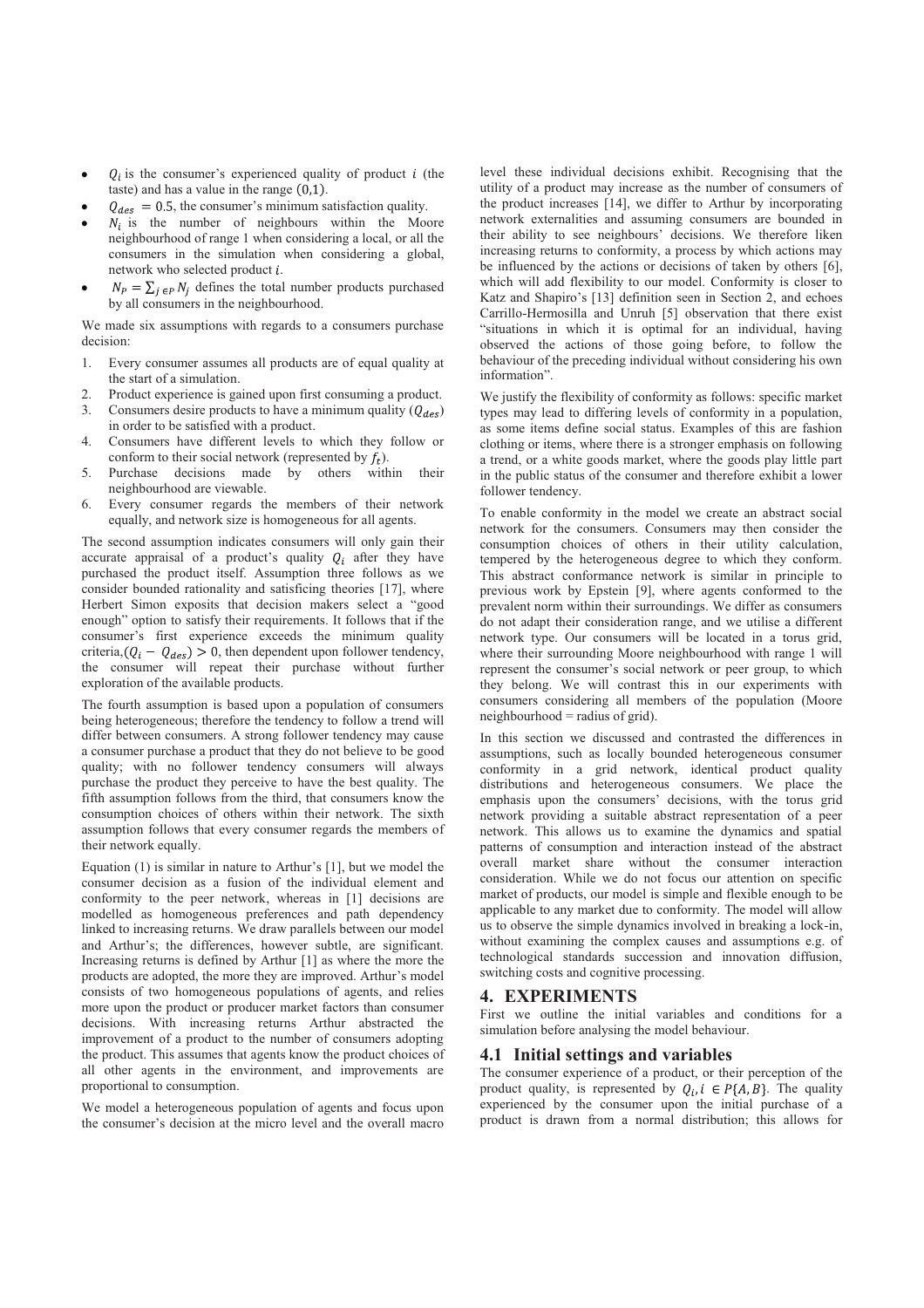consumers to have heterogeneous tastes. We refer to this as the product distribution, with the parameters of the distribution stated in the experiment settings in Tables 1, 3 and 4. With identical distributions for two products we assume that both products are perceived to be equal in quality; however the individual taste experience allows each consumer to distinguish between the two products. Later experiments there may be product inequality, but this will be clarified in the corresponding sections.

At initialisation consumers have no prior experience of the products and the first assumption of the consumer purchase decision holds. At initialisation each consumer is given a random product from the set of available products  $P$ ; the consumer does not experience this product until they purchase it. Follower tendency for each consumer is drawn from a distribution, where the distribution is referred to as the follower tendency distribution.

The social network for consumers may be of two types: A local social network, where only the consumers in the consumer's immediate Moore neighbourhood of range 1 are considered; or a global social network, where all consumers in the population are considered to have equal impact on the consumer's decision. This latter network is more representative of Arthur's [1] global knowledge of individual purchases and contrasts against our consumers bounded rationality.

## **4.2 Model Behaviour**

Sensitivity analysis will allow us to determine how the variables affect the creation of, or cause, a lock-in; the role that they play in the dynamics. We test the effect of the network type upon the model, simulating both types of network, and compare the results. We investigate how the model responds to follower tendency by modelling two specific types of abstract market; one requiring a low follower tendency and the other requiring high follower tendency. We conclude sensitivity analysis by investigating how the model behaves with products that are not equal in quality.

**Table 1: The settings for sensitivity analysis conducted in experiments 1-6. The table shows the distribution for product quality, follower tendency and the network the consumer considers.**

| Expt           | <b>Product quality</b><br>distribution<br>$(Q_A = Q_B)$ | <b>Follower tendency</b><br>distribution | <b>Network</b> |
|----------------|---------------------------------------------------------|------------------------------------------|----------------|
| 1              | N(0.5, 0.167)                                           | $\mathcal{N}(0.5, 0.167)$                | Local          |
| $\overline{2}$ | N(0.5, 0.167)                                           | $\mathcal{N}(0.5, 0.167)$                | Global         |
| $\overline{3}$ | N(0.5, 0.167)                                           | N(0.05, 0.0167)                          | Local          |
| 4              | N(0.5, 0.167)                                           | N(0.05, 0.0167)                          | Global         |
| 5              | $\mathcal{N}(0.5, 0.167)$                               | N(0.85, 0.05)                            | Local          |
| 6              | N(0.5.0.167)                                            | N(0.85, 0.05)                            | Global         |

We outline the settings for network and follower tendency experiments in Table 1, where we show the distributions from which consumer variables were drawn and the network type considered by each consumer. Every simulation consists of 1000 steps and is repeated 20 times. The results of the experiments were collected, correlated and presented in tables. The results tables are presented in individual sub-sections, for clarity, and the columns indicate the experiment, the mean market share of product A  $(M_A)$ , and product B  $(M_B)$  as a ratio, and the standard deviation from the mean share. The final column of the results table will indicate observations noted during the experiments that would not be otherwise discernable.

#### **4.3 Network type and follower tendency.**

Network effects were investigated in experiment 1 and 2, and results shown in Table 2. The results for experiment 1, where consumers consider a local network, show that the market share is approximately 50:50. Under a local network no product successfully gains an overall lock-in of the market; either product may obtain a majority market share, or no majority may exist. Experiment 2 resulted in a lock-in, to either product, dependent upon initial product prevalence.

**Table 2: Results of experiments 1 and 2, where consumers are considering different neighbourhood networks during their choice, and 3-6, where follower tendency distributions are altered.**

| Expt           | $M_A$ : $M_B$       | σ    | Lock-in? | <b>Observations</b>            |
|----------------|---------------------|------|----------|--------------------------------|
| 1              | 55:45               | 15   | No       | Spatial lock-in occurs         |
| $\overline{2}$ | $100:0$ or<br>0:100 | 0.26 | Yes      | A or B global lock-in.         |
| 3              | 50:50               | 3    | No       | No spatial regularities        |
| 4              | 50:50               | 16   | No       | Equilibrium, no lock-in        |
| 5              | 50:50               | 23   | No       | Strong spatial<br>regularities |
| 6              | $100:0$ or<br>0:100 | 0    | Yes      | A or B global lock-in          |

The spatial representation of the simulation, shown in figure 2, allows us to observe a spatial pattern of consumption during the simulation. Each of the images represents the grid of consumers, with each square in the grid representing a consumer; the colour of the consumer represents the product being consumed. The first image is the initial state of the market, followed by the end state, given as the second image.

The spatial correlation between consumers' decisions and the overall market share show that, despite product equality, interesting spatial patterns of product choice occur due to the network effects. Consumers form regions that exhibit lock-in to a single product; Janssen and Jager [11] refer to this as local or regional lock-in.



**Figure 1: The spatial results of an Experiment 1 simulation run. The starting state is the left image, the finishing state on the right. The results show regions of a localised lock-in to a single product.** 

Even though we designed a model that does not describe a specific type of market, we have carried out experiments with parameters to simulate some aspects of specific market types. Alterations to the mean of the follower tendency allow us to simulate two abstract specific market types, one where consumers conform strongly, and the alternative where consumers conform weakly. With a low mean for the follower tendency distribution, consumers will not consider the decisions of others strongly during their choice. With a high mean for the follower tendency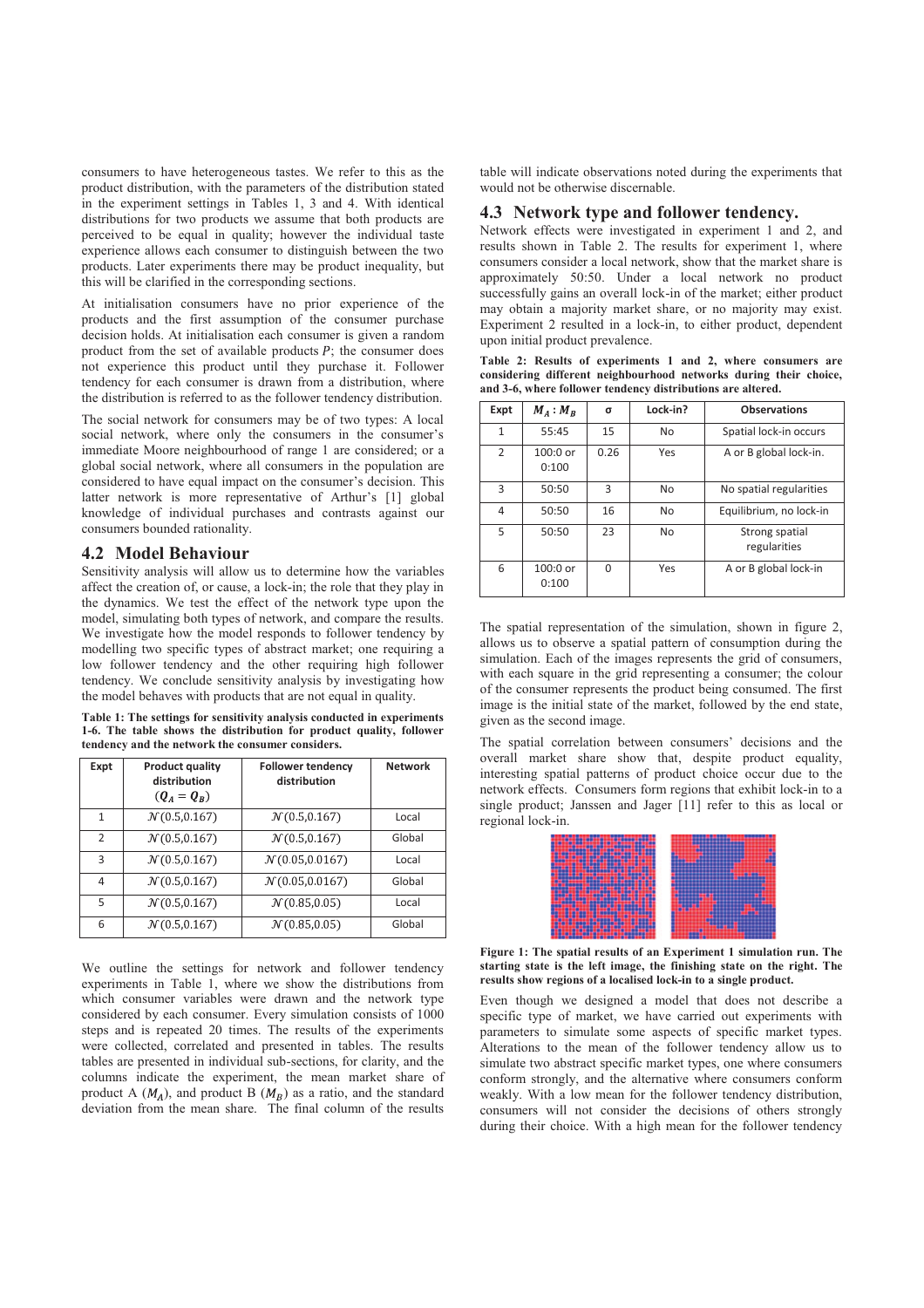distribution, consumers will have a higher follower tendency, and the decisions of others will strongly affect their choice. Experiments 3 and 4, shown in table 1, represent the settings for low conformity under local and global network types respectively. Experiments 5 and 6 represent a high conformity market under local and global networks respectively, where consumers may find their status is defined by conforming to their peer network.

In the simulated low conformity market (experiments 3 and 4) we find no lock-in exists, and the market remains in an equilibrium without any spatial patterns of purchases. The high conformity market shows strong regions of lock-in under local network effects (experiment 5), and a global lock-in to one product under global networks (experiment 6).

#### **4.4 Superior competition**

Economists find interest in perceived irregularities that permeate market behaviour. An example is the ability for a market to become locked into an inferior product. Experiments 7 and 8 test the model where a product is available that exceeds a competitor in quality. With a superior product being available to the consumer, we see whether it is possible for the market to lock into the inferior product, and if so, what dynamics caused this to occur.

At the start of the simulation for experiment 7 both products are viewed as equal until experienced  $(Q_A = Q_B = 0.5)$ . Experiment 8 has altered this assumption so that  $Q_R = 0.7$ ; the consumers therefore believe B to be superior.

**Table 3 Product B is superior to Product A. Superiority is only realised through consumption in experiment 5, superiority is known from the start in experiment 6.**

| Expt | $Q_A$ distribution        | $Q_R$ distribution      | <b>Follower tendency</b><br>distribution |
|------|---------------------------|-------------------------|------------------------------------------|
|      | $\mathcal{N}(0.5, 0.167)$ | $\mathcal{N}(0.7, 0.1)$ | $\mathcal{N}(0.5, 0.167)$                |
| 8    | $\mathcal{N}(0.5, 0.167)$ | $\mathcal{N}(0.7, 0.1)$ | $\mathcal{N}(0.5, 0.167)$                |

Table 3 shows the experiment settings, giving the distributions used for the quality a consumer experiences upon consumption of a product and follower tendency. The results are shown in table 4.

**Table 4: Results from experiments 7 and 8, where consumers are choosing between goods that are not equal. During experiment 7 consumers must consume the superior product to realise its quality, whereas experiment 8 starts with consumers knowing it should be superior.**

| Expt | <b>Network</b> | $M_A$ : $M_B$       | σ        | Lock-in? | <b>Observations</b>                                   |
|------|----------------|---------------------|----------|----------|-------------------------------------------------------|
| 7    | Local          | 22:78               | 14       | No       | A retains<br>small pockets<br>of regional<br>lock-in. |
| 7    | Global         | $100:0$ or<br>0:100 | $\Omega$ | Yes      | A or B global<br>lock-in                              |
| 8    | Local          | 0:100               | U        | Yes      | Global lock-in                                        |
| 8    | Global         | 0:100               | U        | Yes      | Global lock-in                                        |

We observe that local network effects allow regionalised lock-ins of product A (inferior product) to occur and persist in experiment 7. We hypothesise that consumers become unwittingly locked into the inferior choice due to conformity in the initial stages of a simulation; the local lock-in is path dependent without switching

costs. In a global network we find that the model shows an inferior product may gain the entire market majority based on the chance superior share at the start. These results are due to the bandwagon effect [14], previously explained in section 2.

Experiment 8, where consumers know the superiority at the simulation initialisation, we find that, as expected, the superior product dominates the market place under both network types. The market will, given an equal initial distribution of products, always lock-in to the superior product when the consumers know the superior product in advance.

A small extension was then undertaken, for Experiment 7, with the expectation  $(Q_{des})$  of a consumer elevated from 0.5, to 0.6. This would mean that, for the majority of the population, product A would be below their expectation threshold. The result was the same as for experiment 7, which shows that, in the model, conformity may allow a market to become locked into an inferior product that exhibits quality below their personal desire.

## **5. BREAKING A LOCK-IN**

From the sensitivity analysis carried out in experiments 1-8 we realise overcoming the network effect will be of major importance to breaking an existing lock-in. We test two hypothesised methods to breaking a lock-in, which include:

- advertising, whereby the advertisement will inform the consumers of the superior product and we observe the market dynamics after the advertisement; and
- free product give away, where we observe how giving consumers a free sample affects the dynamics of the market.

To achieve this we create a market lock-in, and then utilise the strategies outlined and evaluate their success in overcoming a market locked into a lone product.

#### **5.1 Advertising**

We assume advertising alerts a consumer to a product's claimed quality in a market and that the claimed quality is an accurate representation of the actual product quality, represented by the mean of the product distribution. Furthermore, we also assume consumers accept this information without reservation. We start the simulation by creating a lock-in, and then introduce the new competing product.

#### *5.1.1 Experiment*

We have two products, the market is currently locked into product A, and product B is the competing product. We initially set the consumer's  $Q_B = 0.5$ , and allow the market to reach a stable equilibrium. When a consumer receives advertising we set  $Q_B$  for the consumer to the mean of the product distribution, 0.8.

The consumers will only learn the true quality of product B when they experience the product. If the consumer experienced product B before the advertisement, the advert does not alter their experienced value  $Q_B$ . Consumers start with their true experience  $(Q_A)$  of product A, and product A as their current choice; this represents an existing lock-in to product A. We then conduct the simulation and advertise product B in the  $10<sup>th</sup>$  simulation step.

Table 5 shows the settings utilised for the distributions in experiments 9 and 10. In experiment 9 consumers do not receive any advertising with regards to quality of product B, while experiment 10 advertises the quality of product B in the  $10<sup>th</sup>$  step of the simulation. The advertised quality of product B is the mean of the product distribution, 0.8, which consumers adopt.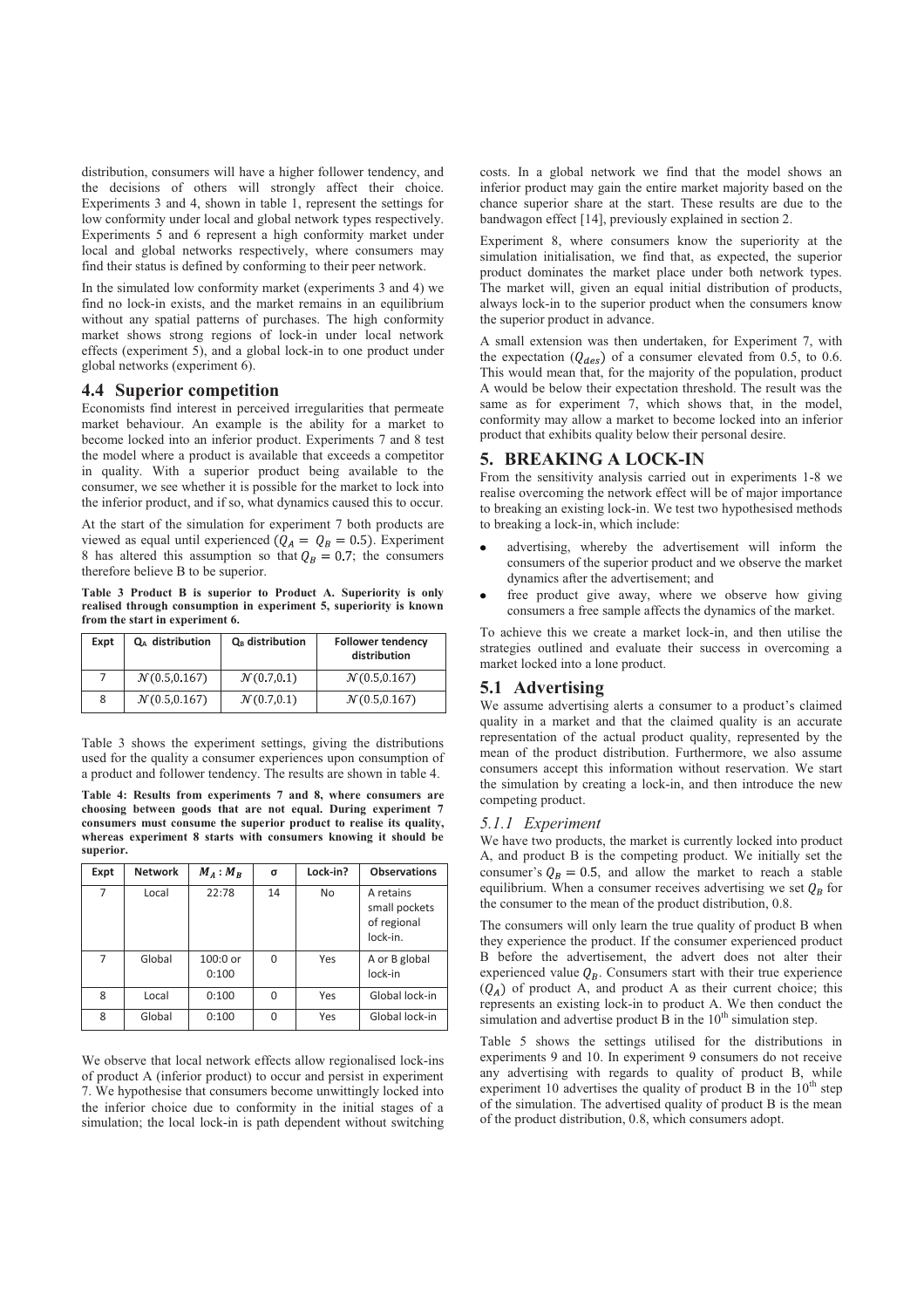| Expt | Q <sub>A</sub> distribution | $Q_B$ distribution | <b>Follower tendency</b><br>distribution |
|------|-----------------------------|--------------------|------------------------------------------|
|      | N(0.5, 0.167)               | N(0.8, 0.0667)     | N(0.5, 0.167)                            |
| 10   | N(0.5, 0.167)               | N(0.8, 0.0667)     | N(0.5, 0.167)                            |

#### *5.1.2 Results*

The results of experiment 9, where the consumers receive no advertising with regards to the product, are shown in figure 2. We observe that product B only captures around 1% of the market, irrespective of network type, failing to break the lock-in. This indicates the power of follower tendency during a lock-in, as only consumers dissatisfied with product A and with very weak follower tendency purchase product B.



**Figure 2: Percentage market share of product B during experiment 9. Consumers consider local and global networks when making decisions, but Product B is not known to generally be superior until first consumed.** 

Figure 3 shows the results of experiment 10, where we observe that advertising manages to reverse a lock-in to product B. By contrast, advertising in a global network resulted in a 10% market share gain.



**Figure 3: Percentage market share of product B during experiment 10. Consumers consider a local network when making decisions, but advertising of product B occurs in the 10th simulation step.** 

Examining the spatial representation for the local network in experiment 10, shown in Figure 4, illustrates how this lock-in was reversed after advertising. Local regions are formed and grow, gaining momentum and enables all agents to try the superior product. Within a global network a region may not form as the neighbourhood size is sufficiently large that the effects of an anomaly at the local level are insignificant globally.



**Figure 4: Spatial representations of local (top) and global (bottom) networks during Experiment 10. The first image in each row is the spatial representation at step 10 of the simulation, with the second image showing step 15 and the last image showing the final field state. Product A is red, Product B is blue.**

# **5.2 Free give-away**

We test our hypothesis that a method of breaking a lock-in is to give away a free sample of your product to a proportion of the population. This is a practice adopted by marketers in an attempt to start trends.

#### *5.2.1 Experiment*

At the beginning of the simulation, all consumers are locked in product A. During a simulation, a percentage of the population, selected at random, receive a free product during one turn of the simulation. This free give-away is in place of the consumer's decision making (at that step), and the consumer experiences the product during the give-away as if they had selected it. Table 6 shows the settings for the experiments in the free give-away.

**Table 6 Experimental settings to break a lock-in through free giveaways of product B.**

| Expt | Q <sub>A</sub> distribution | $Q_B$ distribution | <b>Follower tendency</b><br>distribution |
|------|-----------------------------|--------------------|------------------------------------------|
| 11   | N(0.5, 0.167)               | N(0.5, 0.167)      | N(0.5, 0.167)                            |
| 12   | N(0.5, 0.167)               | N(0.8, 0.0667)     | N(0.5, 0.167)                            |

All consumers start the simulation with  $Q_R = 0.5$ , and learn its true quality upon initial purchase or receipt of a give-away. Consumers draw experience of product A, and product A is set as their current choice, to represent the current market lock-in of product A. The give–away of product B occurs in the  $10^{th}$ simulation step, with all agents not given a free sample deciding which product to choose afterwards. When a consumer is given a product, it draws its experience of the product (if not previously experienced) and is not allowed to choose another product until the following simulation step.

#### *5.2.2 Results*

Experiment 11 uses the same product quality distribution for both products A and B. The effect is to simulate a competing product of equal quality entering an already dominated market. We utilise four different levels of free give-away.

The results of experiment 11 at a range of population percentage free give-aways are plotted in Figure 5. It should be noted that a greater portion of the population sample product B during the free give-away than proportion of the population received the free product, an initial surge in consumers purchasing product B.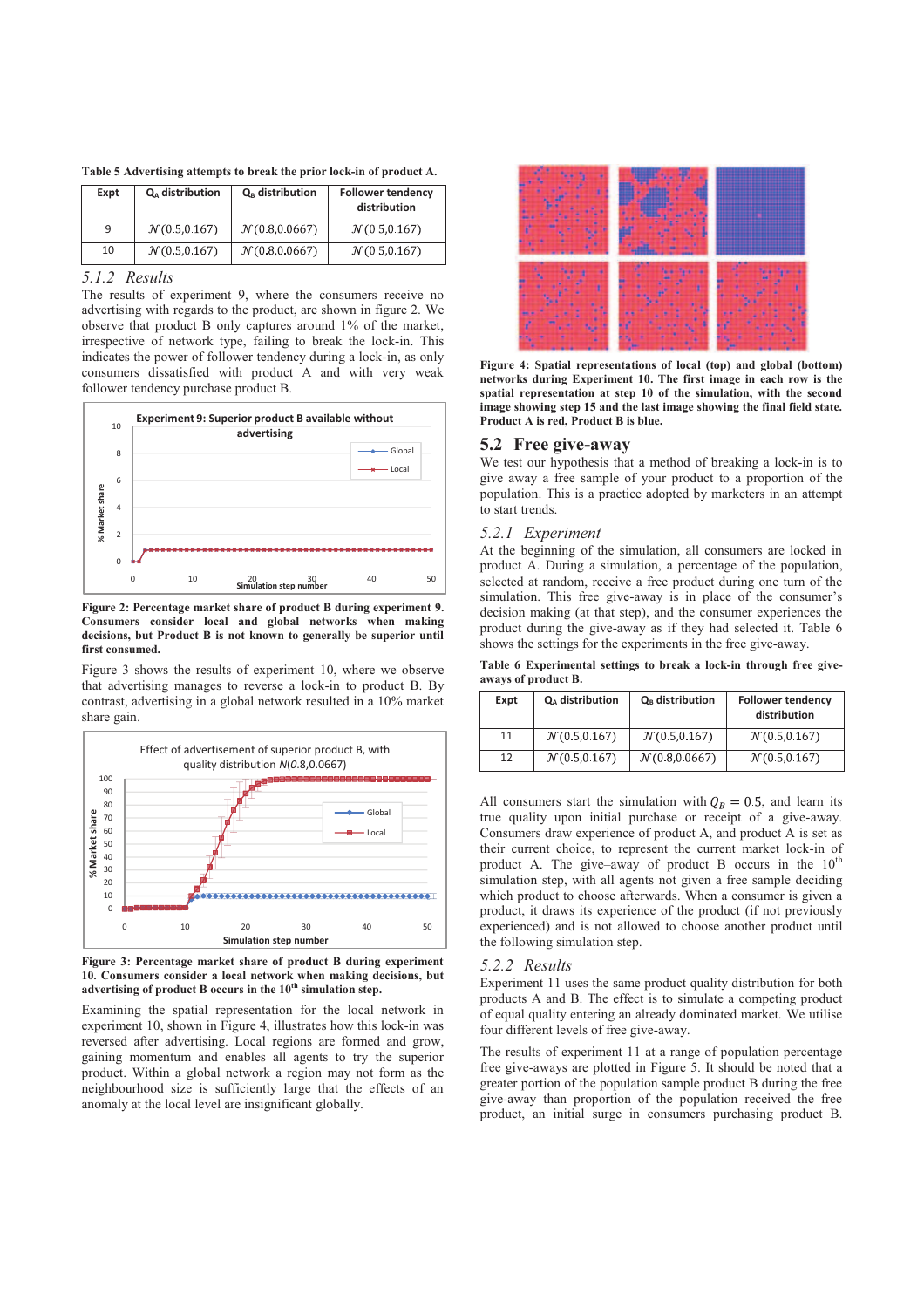However, despite the increased uptake, equilibrium returns with product A retaining its lock-in of the market.



**Figure 5: Percentage market share of product B during experiment 11. Each line represents the result of the percentage of population given product B in the 10th simulation step as shown in the legend. A local network is considered during consumer choices.** 

Figure 6 shows that no other consumers try product B during the free give-away under global network, and equilibrium quickly returns with product A retaining a lock-in.



**Figure 6: Percentage market share of product B during experiment 11. Each line represents the result of the percentage of population given product B in the 10th simulation step as shown in the legend. A global network is considered during consumer choices.** 

Experiment 12 repeats Experiment 11's settings, but we use a higher mean product quality distribution for product B compared to product A. We are simulating a free give-away of a superior product into a market already locked-into a competitor's product.

The results for experiment 12, under a local network, are plotted in Figure 7. These results illustrate that a greater portion of the population sample product B during the free give-away than proportion of the population received the free product. Additionally, a significantly higher proportion of the population retains their choice than during experiment 11, and the lock-in is broken as the proportion of the population receiving the free giveaway increases.



**Figure 7: Percentage market share of product B during experiment 12. Each line represents the result of the percentage of population given product B in the 10th simulation step as shown in the legend. A local network is considered during consumer choices.** 

The results from experiment 12 are plotted in Figure 8, where a global network fails to have the lock-in broken unless the greater majority of the market is given the free product.



**Figure 8: Percentage market share of product B during experiment 12. Each line represents the result of the percentage of population given product B in the 10th simulation step as shown in the legend. A global network is considered during consumer choices.**

The spatial representation of simulations in Experiment 12 is displayed in figure 9, where local network effects allow the formation of regions where consumers become locked into the competing product. These regions persist for the duration of the simulation.



**Figure 9: The spatial representation of a simulation during experiment 12 at 20% free give-away. After the initial give-away (first image) very little regionalised lock-in is evident. The subsequent images are 2 and 5 steps later respectively, where regionalised lock-in has occurred. Such regionalised lock-in allows a product to break the overall market lock-in of product A.**